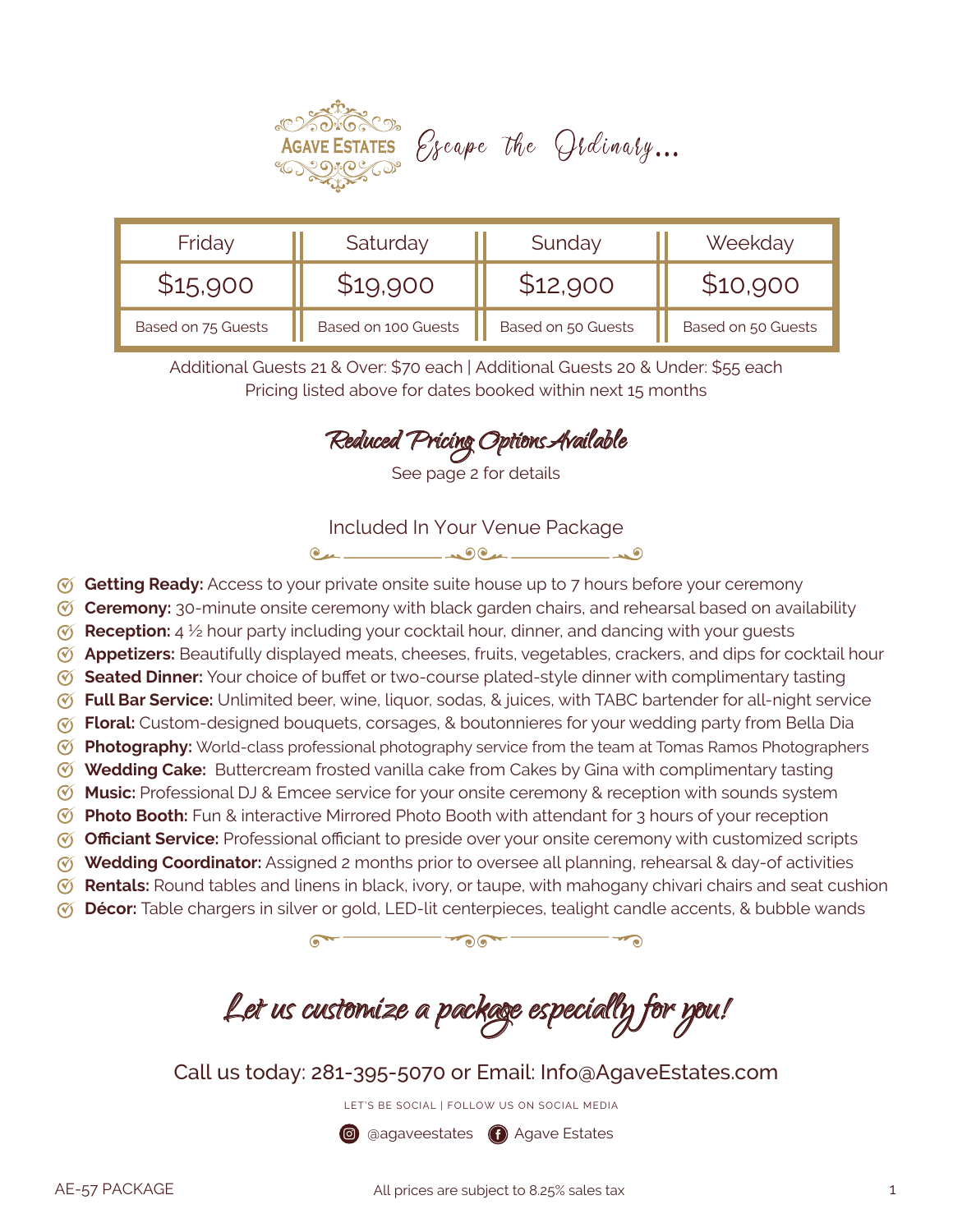

Special Pricing for Short -Term Dates:

Book your event to take place between Now and September 30th, 2022 to enjoy the special rates outlined below:

| Friday             | Saturday           | Sunday             |  |
|--------------------|--------------------|--------------------|--|
| \$11,900           | \$14,900           | \$10,900           |  |
| Based on 50 Guests | Based on 75 Guests | Based on 50 Guests |  |

Additional Guests 21 & Over: \$70 each | Additional Guests 20 & Under: \$55 each

Or to take place between January 2, 2023 and February 28, 2023 to enjoy the special rates outlined below:

| Friday             | Saturday           | Sunday             |  |
|--------------------|--------------------|--------------------|--|
|                    | \$16,900           | \$12,400           |  |
| Based on 50 Guests | Based on 75 Guests | Based on 50 Guests |  |

Additional Guests 21 & Over: \$70 each | Additional Guests 20 & Under: \$55 each

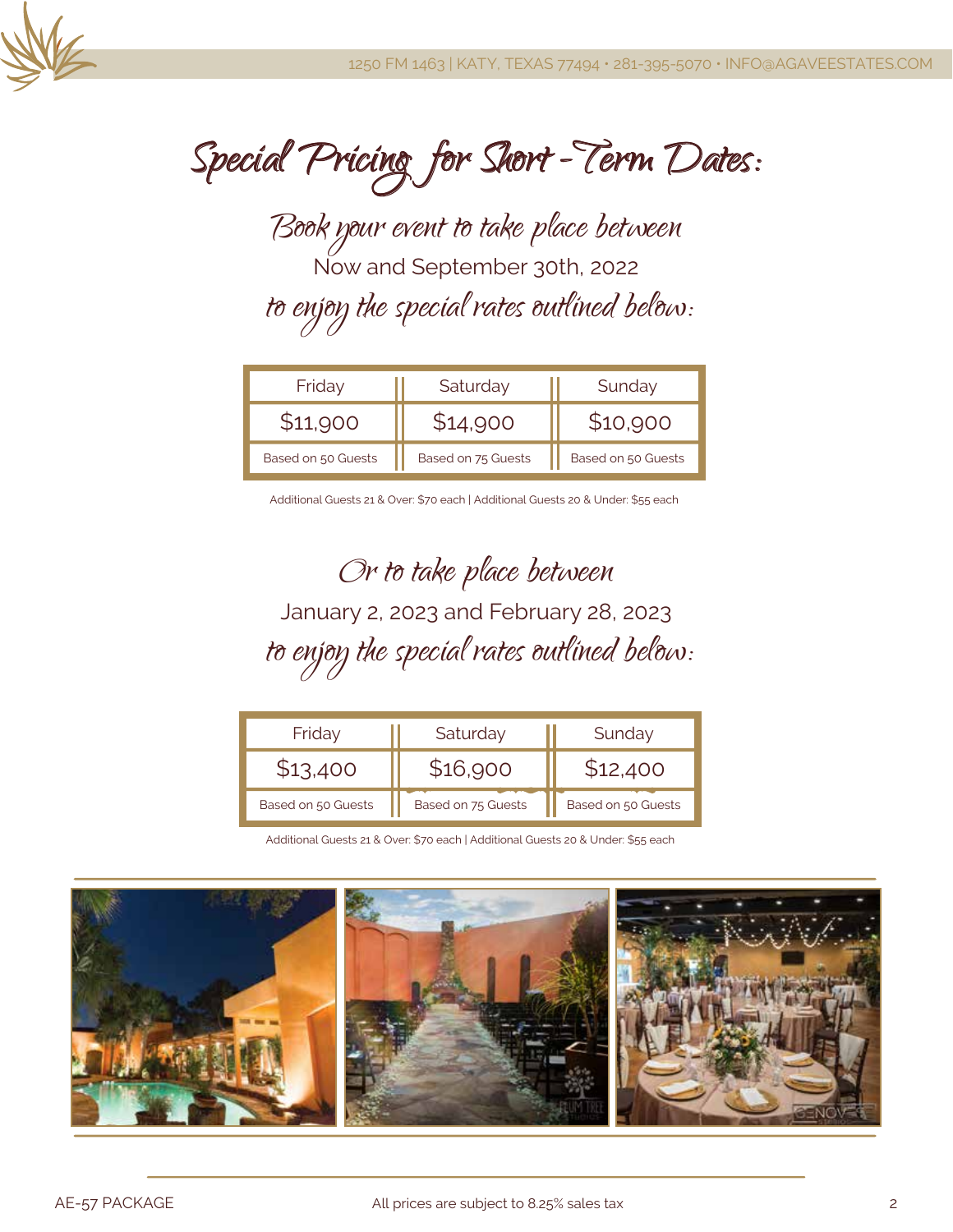

# **CATERING SERVICE**

Included Included Included

Appetizers Seated Dinner Menu Tasting

Served during the first hour of your event Your choice of a Customized Dinner or Fajita Buffet Attendance for four to your Agave Grand Tasting Event

#### **Customized Menu or Fajita Buffet**

*Your choice of one of the following:*

#### **Customize Your Menu**

Choose from your Catering Menu: 1 Salad, 1 Entrée, & 2 Sides Served with Dinner Rolls & Butter

**Fajita Buffet** Includes Beef & Chicken Fajitas with Spanish Rice & Black Beans Served with Flour & Corn Tortillas Sour Cream, Shredded Cheese, & Pico de Gallo Tortilla Chips with Red & Green Salsas *\*Available for buffet service only\**

*\*Available for Plated or Buffet Service\**

#### **The Agave Estates Appetizer Display**

An assortment of meats, cheeses, fruits, vegetables, crackers, and dips.



#### **Attendance at Your Grand Tasting**

Come taste the excellence of Two Forks Catering with our featured assortment of culinary creations. Hand-select your custom menu while enjoying the ambiance and beauty of Agave Estates at dusk, just as your guests will on your special day.

We have pre-reserved your table at your Agave Grand Tasting Experience. Attendance for up to 4 included; additional tickets available at \$25 each Private Tastings available at the rate of \$150 for up to 4 attendees.

#### *Grand Tasting Schedule*

**August 9, 2022** – for clients booked in September, October, & November 2022 **November 8, 2022** – for clients booked in December 2022, January 2023, & February 2023 **February 7, 2023** – for clients booked in March, April, & May 2023 **May 9, 2023** – for clients booked in June, July, & August 2023 **August 8, 2023** – for clients booked in September, October, & November 2023 **November 7, 2023** – for clients booked in December 2023, January 2024, & February 2024

*Tasting dates are subject to change based on circumstances outside the control of Agave Estates. Advanced notice will be provided in the event of a rescheduled tasting date.*

*Menu selections and pricing are not guaranteed until your tasting occurs.*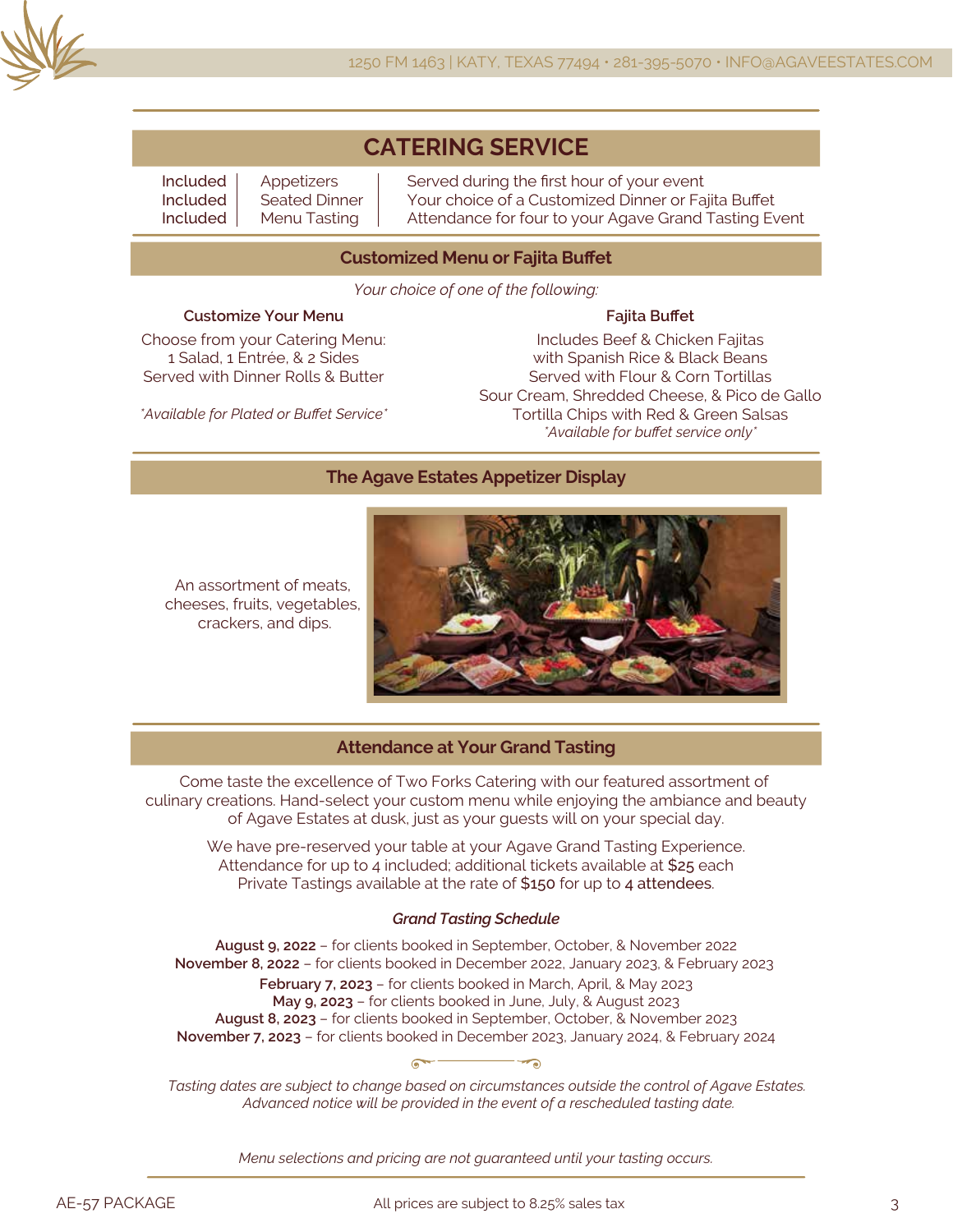

| <b>BAR SERVICE</b> |
|--------------------|
|--------------------|

Included Included Included Alcohol Free Beverages Beer and Wine **Liquor** Assortment of red & white wines, and bottled beers Free-flowing spirits throughout the reception Sodas, juices, iced tea, coffee, and water available all night

> All bar packages are based on  $4\frac{1}{2}$  hours of service and include your TABC bartender, ice, napkins, glassware, setup and cleanup.

#### **Unlimited Beer & Wine**

#### Bottled Beer

Choose two: Michelob Ultra, Miller Lite, Bud Light Choose two: Shiner, Dos Equis, Modelo Especial Choose one: Heineken, Blue Moon, Stella Artois

#### Wine by the Glass

Whites: Moscato, Pinot Grigio, Chardonnay Reds: Merlot, Cabernet Sauvignon Includes Your Tableside Champagne Toast

### **Unlimited Liquor**

Liquor by the Drink

Tito's Vodka & Bombay Gin J&B Scotch & Jim Beam Bourbon Bacardi Rum & Morales Gold Tequila Windsor Canadian Whiskey

*Served with assorted mixers & garnishes. Upgraded liquor package available.*

### **Alcohol Free Beverages**

Sodas & Juices

#### Coke, Diet Coke, Sprite, and Dr Pepper Cranberry, Grapefruit, Pineapple, and Orange Juice Served from the bar.

#### Beverage Stations

Iced Tea & Water Decaf & Regular Coffee At stations for self-service

## **Upgraded Liquor Options**

### *+\$6PP | ADD ON | RESERVE SPIRITS*

Grey Goose Vodka & Bombay Sapphire Gin Chivas Regal Scotch & Jack Daniels Whiskey Crown Royal Canadian Whiskey & Cuervo Gold Tequila Kahula Liqueur & Disarrono Amaretto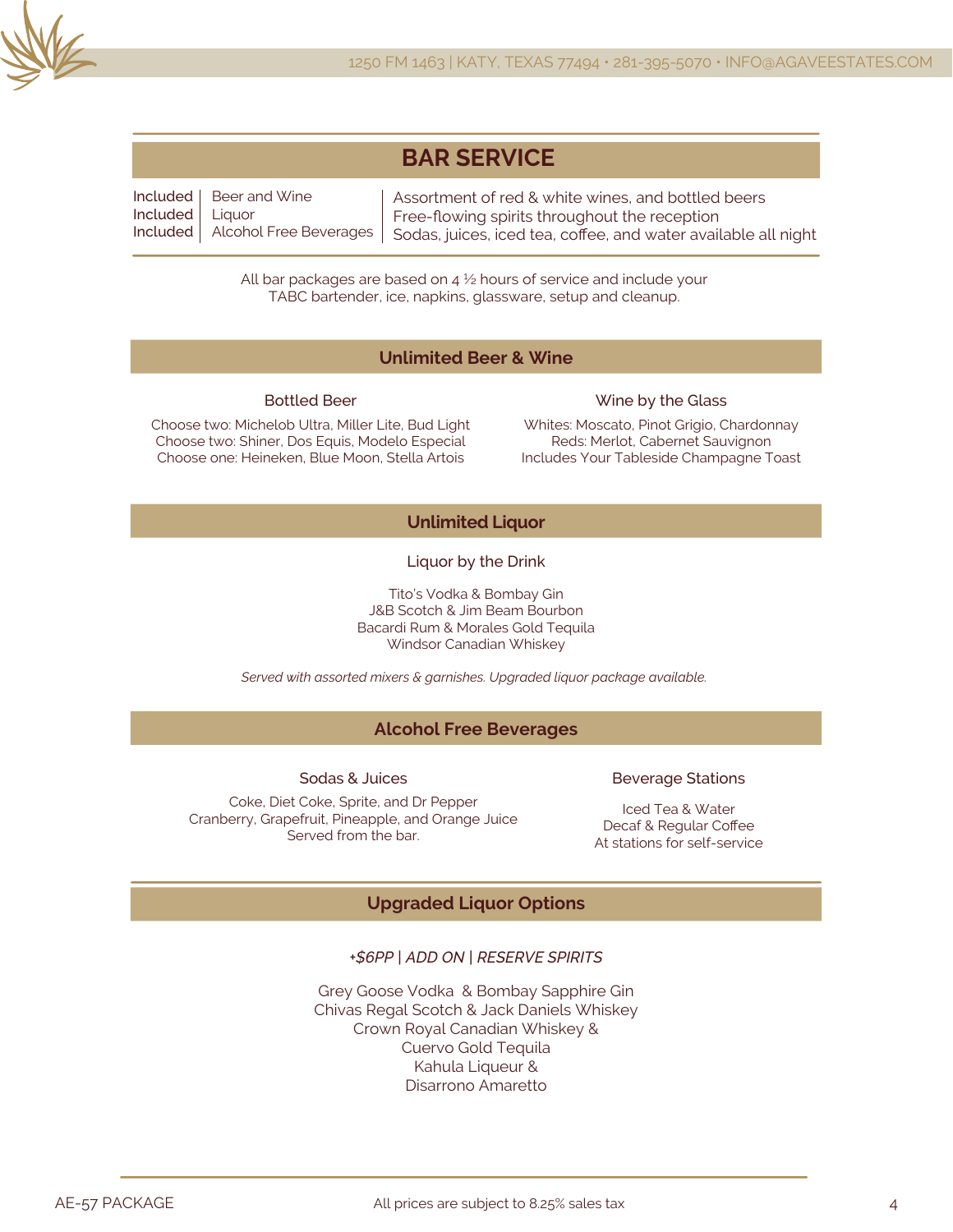

# **INCLUDED IN YOUR PACKAGE**

Included Wedding Cake Included Included Photography Floral Handcrafted with devotion to exceptional flavor and impressive structure Everything you and your wedding party needs to walk down the aisle Professional wedding photographer with all digital images

## **Wedding Cake**

Your custom wedding cake from Cakes by Gina will satisfy every guest and leave you with the sweetest memories from your special day. Your Wedding Cake Package includes:

- Your Buttercream Wedding Cake, sized according to the day of your event: Friday Events: 3-Tiers (6", 8", 12") with 92 servings Saturday Events: 4-Tiers (6", 8", 10", 14") with 152 servings Sunday Events: 3-Tiers (6", 8", 12") with 92 servings Weekday Events: 3-Tiers (6", 8", 12") with 92 servings
- Complimentary tasting and bakery visit for up to 4 people
- Upgrades available and payable directly to the bakery

#### **Ceremony Floral Package**

Bella Dia Floral specializes in making your perfect day even more memorable. Each bouquet is hand-crafted specifically for you. Every thing we do is customized to be uniquely yours! Your Ceremony Floral Package includes the following:



- 1 Large Bouquet
- 3 Small Bouquets
- 2 Corsages
	- 1 Large Boutonniere
	- 5 Small Boutonnieres
	- Design Consultation

#### **Emerald Photography Package**

With more than three decades of photography experience, the team at

Tomas Ramos Photographers expresses the joy of love, sharing the relationship between two people just like you. Capturing your unique, special moments, frozen in time to share with future generations! Your Emerald Photography Package includes the following:

- 6 Hours of photo coverage
- 1 Onsite Photographer
- Unlimited proofs
- All images will be color corrected and cropped
- Copyrights to all images
- Proofs provided by download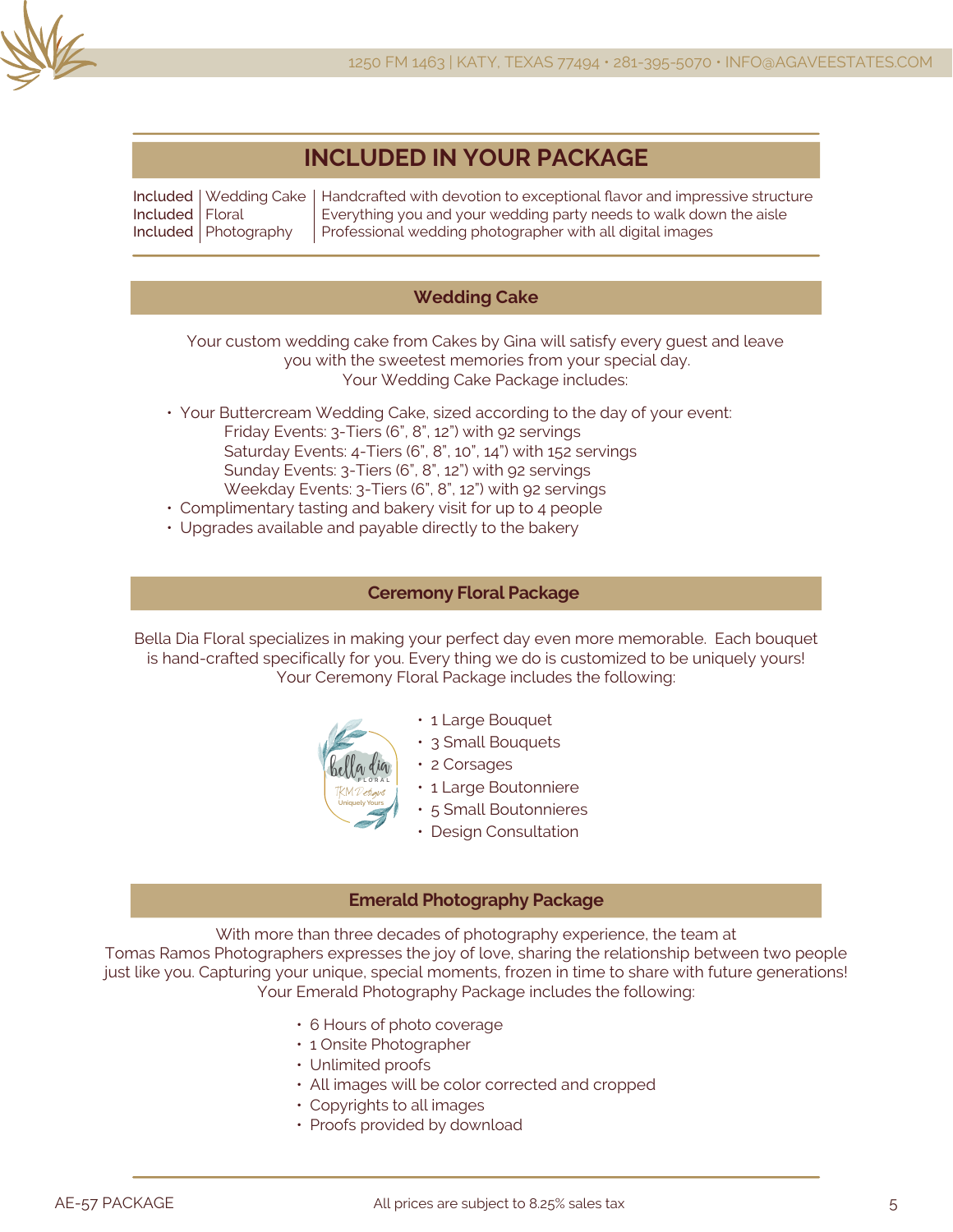

# **INCLUDED IN YOUR PACKAGE**

Included Music Included Included Coordinator Photo Booth Professional DJ & Emcee Service for your ceremony & reception Interactive mirrored photo booth available all night Your own wedding coordinator starting 2 months before your event

### **Disc Jockey & Emcee Service**

Your Master of Ceremonies transitions smoothly from one special memory to the next, blending together rhythm and dance, harmonizing a symphonized celebration. Your Entertainment Service includes the following:

- Up to 5 hours of event coverage, including your onsite ceremony & reception
- Use of facility-wide indoor-outdoor sound system for your ceremony & reception
- Communication via phone or email available at any time throughout your planning

## **Mirror Me Photo Booth**

Our full-length mirror photo booth offers a user-friendly interface, communicating with participants through a touch screen of colorful animations and entertaining voice guidance. Strike a pose with your guests, sign your image and text your treasured memories to your friends. Your Photo Booth Package includes the following:

- 3 hours of unlimited photos sent by text to your guests
- Professional attendant to assist your guests
- A digital link of all photos taken emailed directly *to you* after the event
- Physical prints \$200

### **Wedding Coordination Service**

Your talented Coordinator will provide the highest degree of skill to ensure your special day is the kind of celebration that begins and ends with your vision. Your Coordination Service includes the following:

- Your own personal Wedding Coordinator beginning 2 months before your event
- Unlimited emails, phone calls, and text communication as needed
- One 90-minute Initial Consultation, scheduled 6-8 weeks before your event
- Agave's Planning Worksheet to guide you through all major event decisions
- One 90-minute Final Consultation, scheduled 2-3 weeks before your event
- Comprehensive timeline & floorplan created for you and your event professionals
- Coordination of all event professionals on the day of and week before your event
- Coordination of your onsite rehearsal the day before or day of your wedding, based on availability
- Onsite supervision of your ceremony and reception, beginning 3 hours prior to your event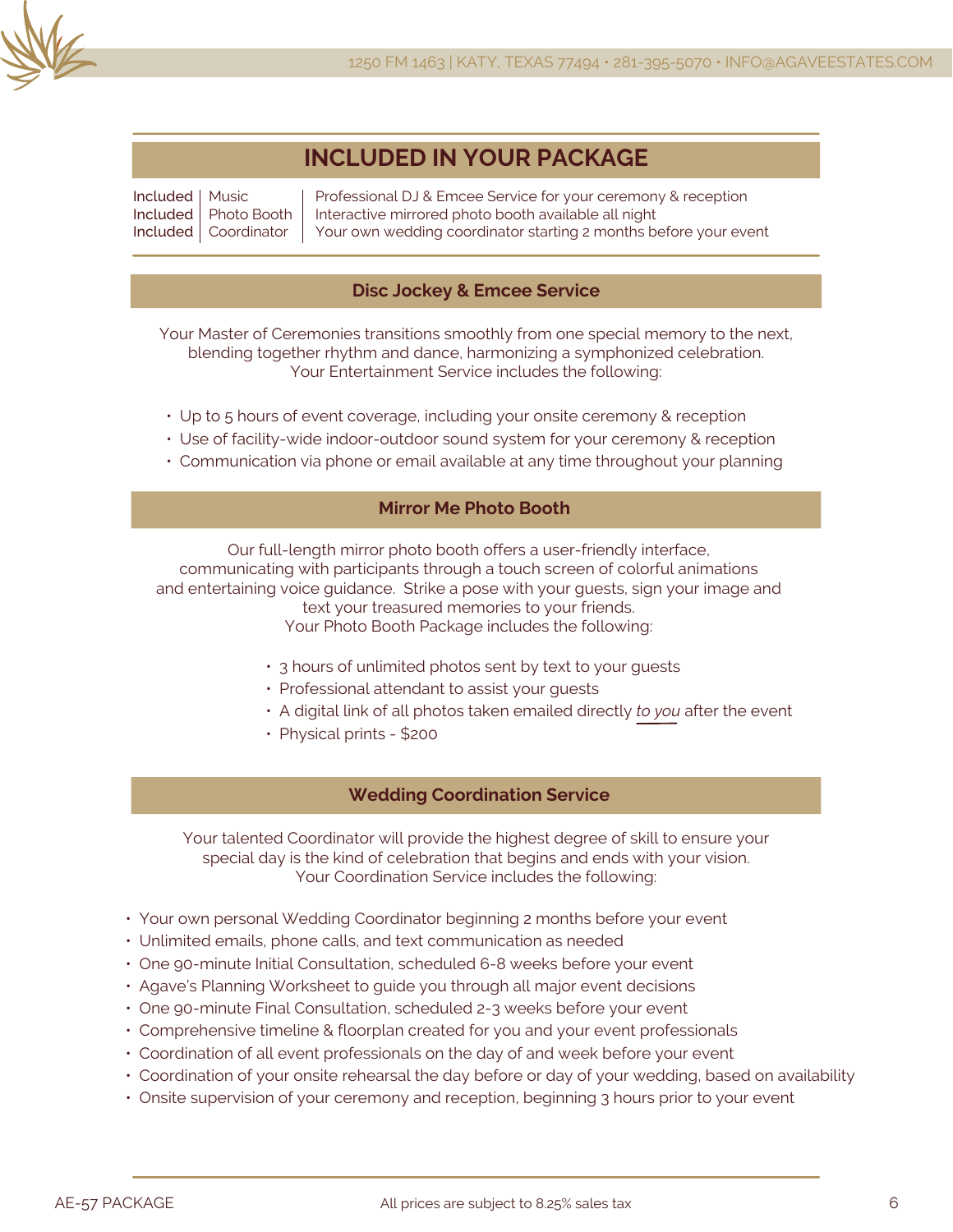

Included Included Included **Officiant** Rentals Décor

Experienced guide to customize and preside over your ceremony Elegant tables, chairs, linens, and china for every guest's place setting The finishing touches that set Agave apart, included at no extra charge

## **Officiant Service**

Your Professional Officiant will guide you through building the perfect ceremony script and be there to preside over your ceremony with flawless execution. Your Officiant Package includes the following:

- Professional officiant to perform your ceremony
- Attendance at the rehearsal, based on availability
- Three beautiful ceremony styles to choose from
- Customize your ceremony with expert guidance
- 30-minute phone or in-person consultation

## **Agave's Premier Rentals**

Your event at Agave Estates will stand out with our elegant table settings for every guest, perfectly arranged for you by our expert banquet team, according to your ultimate design. Your Rentals & Décor Package includes the following:

- Black garden chairs with cushioned seat for your outdoor ceremony
- 60" Round tables and mahogany chivari chairs with cushion for indoors
- Floor-length linen underlays and cotton napkins in Ivory or Black
- Diamond-point textured capri overlays in Ivory, Black or Taupe
- Ceramic china, stainless flatware, and glassware for all food & beverage service

### **Agave's Décor Enhancements**

Enrich the elegance of your event with our enhancements package. Like adding the perfect jewelry to your favorite outfit, we'll add the ideal "finishing touches" to your venue. Your Enhancement Package includes the following:

- Silver or Gold table chargers for each place setting
- Iron LED-candlelit centerpieces for every guest table
- Twinkling tealight candles throughout the venue grounds
- Whimsical bubble wands for your grand exit

## **HOLIDAY RATES | BLACKOUT DATES**

Sunday before Memorial Day - Saturday pricing & minimum will apply Sunday, July 3, 2022 – Saturday pricing and minimum will apply Sunday before Labor Day - Saturday pricing & minimum will apply Tuesday before Thanksgiving - Sunday pricing & minimum will apply Wednesday before Thanksgiving - Friday pricing & minimum will apply Wednesdays in December - Sunday Pricing & Minimum will apply Thursdays in December - Friday Pricing & Minimum will apply New Year's Eve - Saturday Pricing & Minimum will apply + 10% Increase Applies

#### **IN ORDER TO ALLOW OUR EMPLOYEES TO CELEBRATE WITH THEIR FAMILIES, WE ARE CLOSED ON THE FOLLOWING HOLIDAYS**

| New Year's Day | Memorial Day                                       | Labor Day | Christmas Eve |
|----------------|----------------------------------------------------|-----------|---------------|
| Easter Sunday  | Fourth of July - Independence Day Thanksgiving Day |           | Christmas Day |